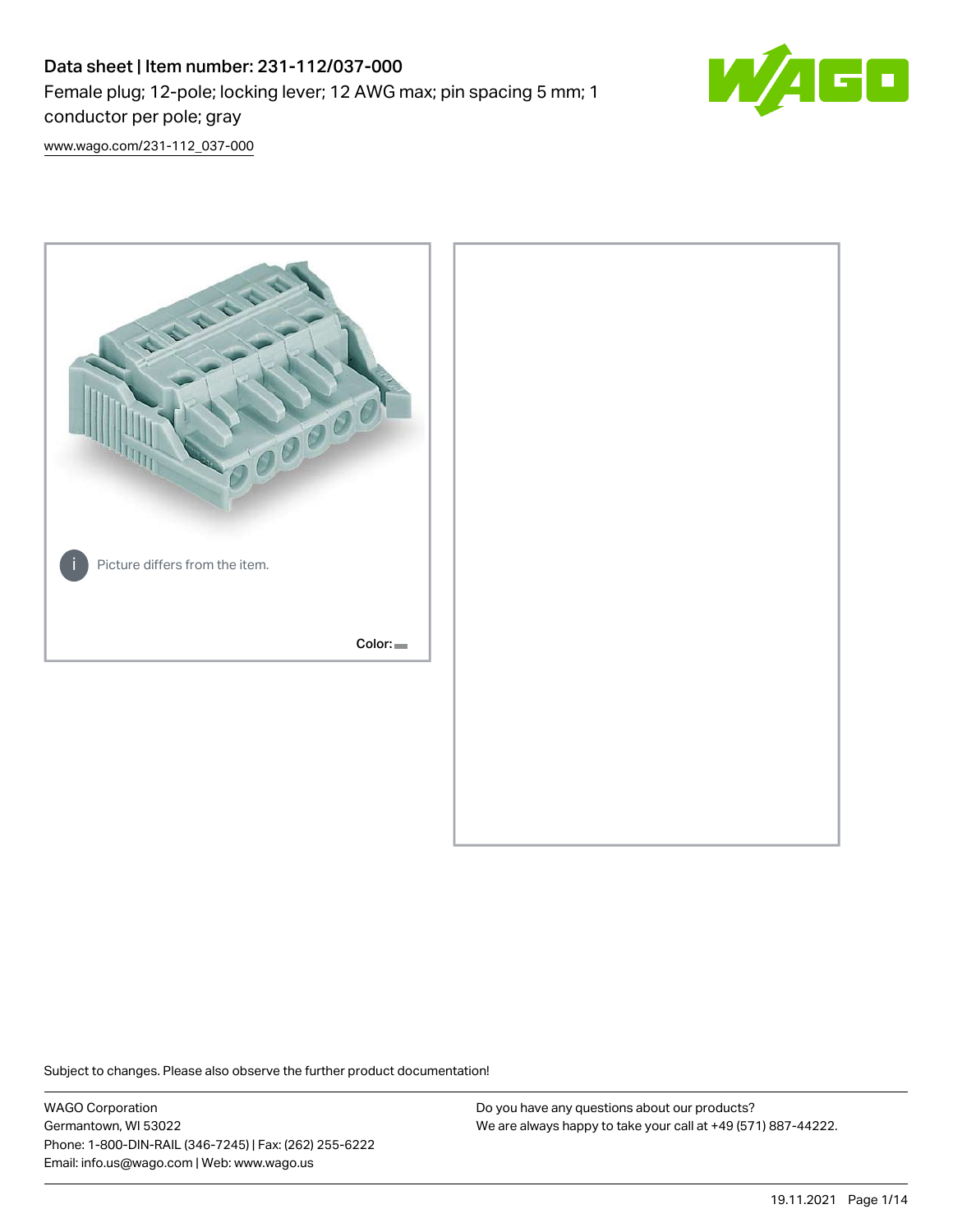

Dimensions in mm

L = pole no. x pin spacing

2- to 3-pole female connectors – one latch only

#### Item description

- **Universal connection for all conductor types**
- Easy cable pre-assembly and on-unit wiring via vertical and horizontal CAGE CLAMP<sup>®</sup> actuation  $\blacksquare$
- $\blacksquare$ Integrated test ports
- $\blacksquare$ With coding fingers

Subject to changes. Please also observe the further product documentation! Data

WAGO Corporation Germantown, WI 53022 Phone: 1-800-DIN-RAIL (346-7245) | Fax: (262) 255-6222 Email: info.us@wago.com | Web: www.wago.us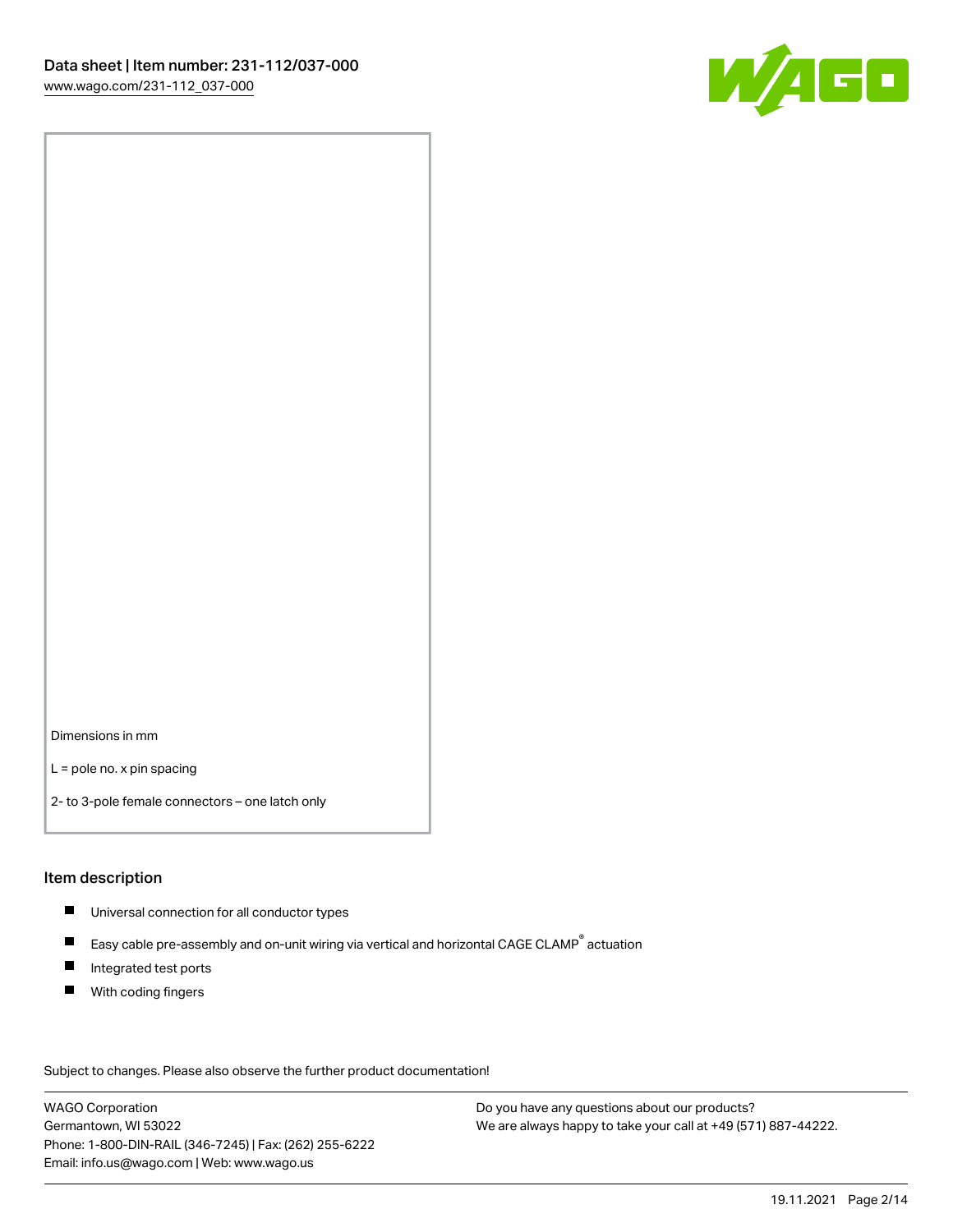

# Data Notes

| Safety information 1 | The <i>MCS – MULTI CONNECTION SYSTEM</i> includes connectors<br>without breaking capacity in accordance with DIN EN 61984. When<br>used as intended, these connectors must not be connected<br>/disconnected when live or under load. The circuit design should<br>ensure header pins, which can be touched, are not live when<br>unmated. |
|----------------------|--------------------------------------------------------------------------------------------------------------------------------------------------------------------------------------------------------------------------------------------------------------------------------------------------------------------------------------------|
| Variants:            | Gold-plated or partially gold-plated contact surfaces<br>Other versions (or variants) can be requested from WAGO Sales or<br>configured at https://configurator.wago.com/                                                                                                                                                                  |

# Electrical data

# IEC Approvals

| Ratings per                 | IEC/EN 60664-1                                                        |
|-----------------------------|-----------------------------------------------------------------------|
| Rated voltage (III / 3)     | 320 V                                                                 |
| Rated surge voltage (III/3) | 4 <sub>k</sub> V                                                      |
| Rated voltage (III/2)       | 320 V                                                                 |
| Rated surge voltage (III/2) | 4 <sub>k</sub> V                                                      |
| Nominal voltage (II/2)      | 630 V                                                                 |
| Rated surge voltage (II/2)  | 4 <sub>k</sub> V                                                      |
| Rated current               | 16A                                                                   |
| Legend (ratings)            | $(III / 2)$ $\triangle$ Overvoltage category III / Pollution degree 2 |

# UL Approvals

| Approvals per                  | UL 1059 |
|--------------------------------|---------|
| Rated voltage UL (Use Group B) | 300 V   |
| Rated current UL (Use Group B) | 15 A    |
| Rated voltage UL (Use Group D) | 300 V   |
| Rated current UL (Use Group D) | 10 A    |

# Ratings per UL

| Rated voltage UL 1977 | 600 V         |
|-----------------------|---------------|
| Rated current UL 1977 | $\sim$ $\sim$ |

# CSA Approvals

Approvals per CSA

Subject to changes. Please also observe the further product documentation!

| <b>WAGO Corporation</b>                                | Do you have any questions about our products?                 |
|--------------------------------------------------------|---------------------------------------------------------------|
| Germantown, WI 53022                                   | We are always happy to take your call at +49 (571) 887-44222. |
| Phone: 1-800-DIN-RAIL (346-7245)   Fax: (262) 255-6222 |                                                               |
| Email: info.us@wago.com   Web: www.wago.us             |                                                               |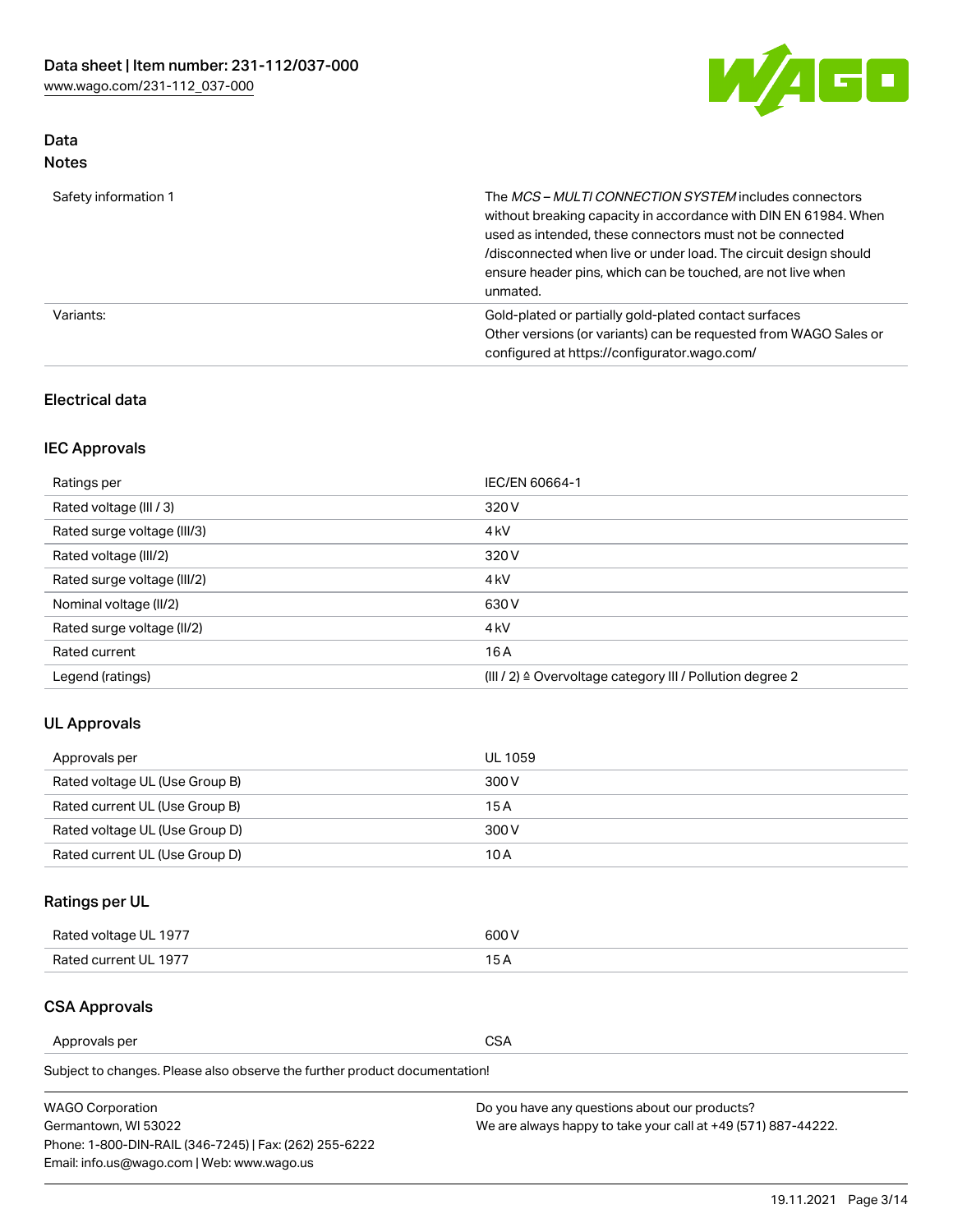WAEC

| Rated voltage CSA (Use Group B) | 300 V |
|---------------------------------|-------|
| Rated current CSA (Use Group B) | 15 A  |
| Rated voltage CSA (Use Group D) | 300 V |
| Rated current CSA (Use Group D) | 10 A  |

# Connection data

| Total number of connection points |  |
|-----------------------------------|--|
| Total number of potentials        |  |
| Number of connection types        |  |
| Number of levels                  |  |

### Connection 1

| Operating tool<br>Actuation type<br>$0.082.5$ mm <sup>2</sup> / 28  12 AWG<br>Solid conductor<br>$0.082.5$ mm <sup>2</sup> / 28  12 AWG<br>Fine-stranded conductor<br>$0.251.5$ mm <sup>2</sup><br>Fine-stranded conductor; with insulated ferrule<br>$0.252.5$ mm <sup>2</sup><br>Fine-stranded conductor; with uninsulated ferrule<br>Strip length<br>$89$ mm $/$ 0.31  0.35 inch<br>Number of poles<br>12<br>0°<br>Conductor entry direction to mating direction | Connection technology | CAGE CLAMP <sup>®</sup> |
|---------------------------------------------------------------------------------------------------------------------------------------------------------------------------------------------------------------------------------------------------------------------------------------------------------------------------------------------------------------------------------------------------------------------------------------------------------------------|-----------------------|-------------------------|
|                                                                                                                                                                                                                                                                                                                                                                                                                                                                     |                       |                         |
|                                                                                                                                                                                                                                                                                                                                                                                                                                                                     |                       |                         |
|                                                                                                                                                                                                                                                                                                                                                                                                                                                                     |                       |                         |
|                                                                                                                                                                                                                                                                                                                                                                                                                                                                     |                       |                         |
|                                                                                                                                                                                                                                                                                                                                                                                                                                                                     |                       |                         |
|                                                                                                                                                                                                                                                                                                                                                                                                                                                                     |                       |                         |
|                                                                                                                                                                                                                                                                                                                                                                                                                                                                     |                       |                         |
|                                                                                                                                                                                                                                                                                                                                                                                                                                                                     |                       |                         |

# Physical data

| Pin spacing | 5 mm / 0.197 inch    |
|-------------|----------------------|
| Width       | 76.6 mm / 3.016 inch |
| Height      | 14.3 mm / 0.563 inch |
| Depth       | 29.6 mm / 1.165 inch |

### Plug-in connection

| Contact type (pluggable connector) | Female connector/socket |
|------------------------------------|-------------------------|
| Connector (connection type)        | for conductor           |
| Mismating protection               | No.                     |
| Locking of plug-in connection      | locking lever           |

# Material data

Color and the color of the color of the color of the color of the color of the color of the color of the color

Subject to changes. Please also observe the further product documentation! Material group I

| <b>WAGO Corporation</b>                                | Do you have any questions about our products?                 |
|--------------------------------------------------------|---------------------------------------------------------------|
| Germantown, WI 53022                                   | We are always happy to take your call at +49 (571) 887-44222. |
| Phone: 1-800-DIN-RAIL (346-7245)   Fax: (262) 255-6222 |                                                               |
| Email: info.us@wago.com   Web: www.wago.us             |                                                               |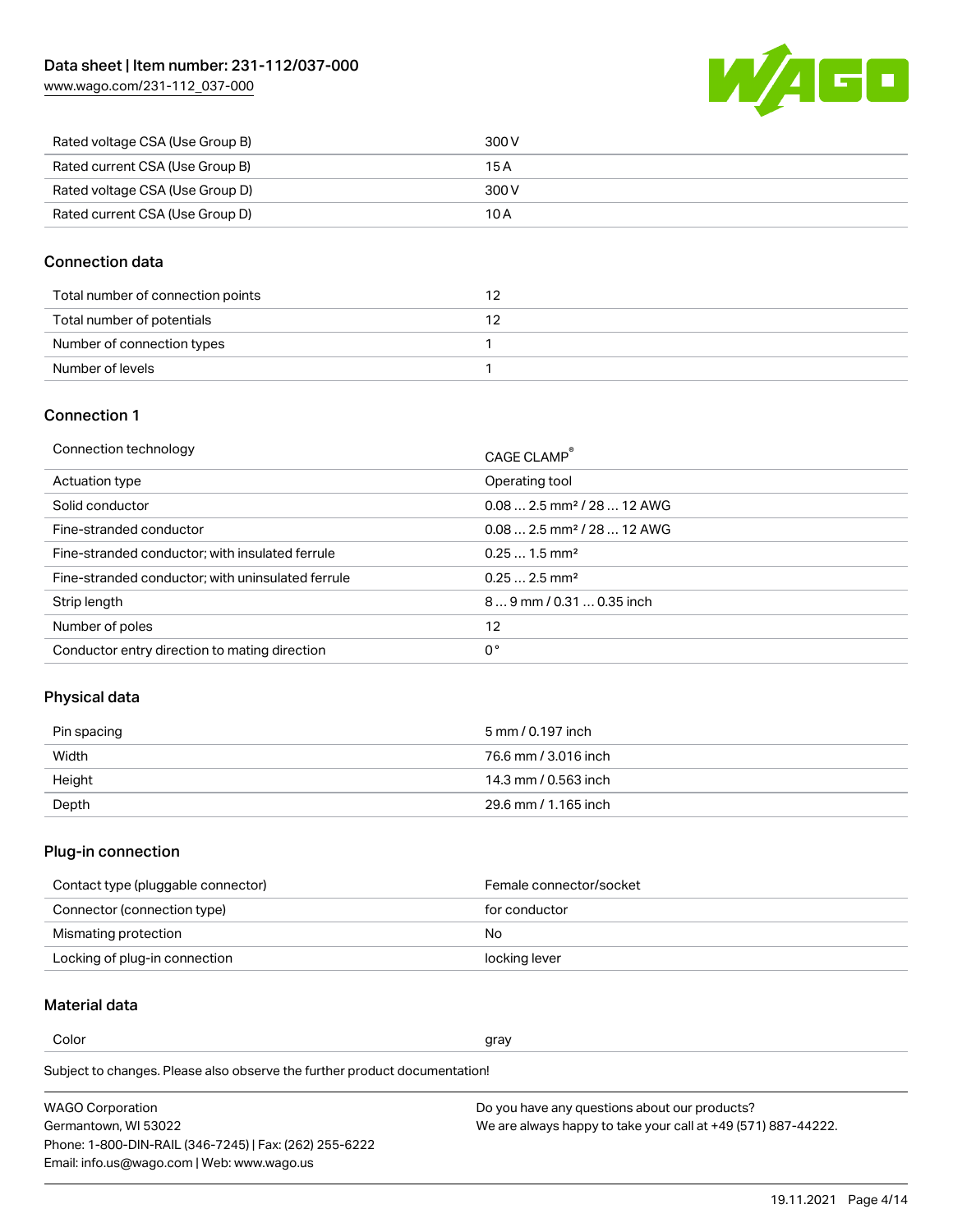[www.wago.com/231-112\\_037-000](http://www.wago.com/231-112_037-000)



| Material group              |                                   |
|-----------------------------|-----------------------------------|
| Insulation material         | Polyamide (PA66)                  |
| Flammability class per UL94 | V <sub>0</sub>                    |
| Clamping spring material    | Chrome nickel spring steel (CrNi) |
| Contact material            | Copper alloy                      |
| Contact plating             | tin-plated                        |
| Fire load                   | 0.339 MJ                          |
| Weight                      | 22.6g                             |
|                             |                                   |

#### Environmental requirements

| Limit temperature range | $-60+85 °C$ |  |
|-------------------------|-------------|--|
|-------------------------|-------------|--|

# Commercial data

| Product Group         | 3 (Multi Conn. System) |
|-----------------------|------------------------|
| PU (SPU)              | 25 Stück               |
| Packaging type        | box                    |
| Country of origin     | DE                     |
| <b>GTIN</b>           | 4044918341554          |
| Customs tariff number | 8536694040             |

#### Approvals / Certificates

#### Country specific Approvals

| Logo | Approval                               | <b>Additional Approval Text</b> | Certificate<br>name |
|------|----------------------------------------|---------------------------------|---------------------|
|      | CВ<br>DEKRA Certification B.V.         | IEC 61984                       | NL-39756            |
|      | <b>CSA</b><br>DEKRA Certification B.V. | C <sub>22.2</sub>               | LR 18677-<br>25     |

#### Ship Approvals

| Logo | Approval                                  | <b>Additional Approval Text</b> | Certificate<br>name                |
|------|-------------------------------------------|---------------------------------|------------------------------------|
| ABS  | <b>ABS</b><br>American Bureau of Shipping | $\overline{\phantom{0}}$        | $19 -$<br>HG1869876-<br><b>PDA</b> |
|      | <b>BV</b>                                 | IEC 60998                       | 11915/D0                           |

Subject to changes. Please also observe the further product documentation!

| <b>WAGO Corporation</b>                                | Do you have any questions about our products?                 |
|--------------------------------------------------------|---------------------------------------------------------------|
| Germantown, WI 53022                                   | We are always happy to take your call at +49 (571) 887-44222. |
| Phone: 1-800-DIN-RAIL (346-7245)   Fax: (262) 255-6222 |                                                               |
| Email: info.us@wago.com   Web: www.wago.us             |                                                               |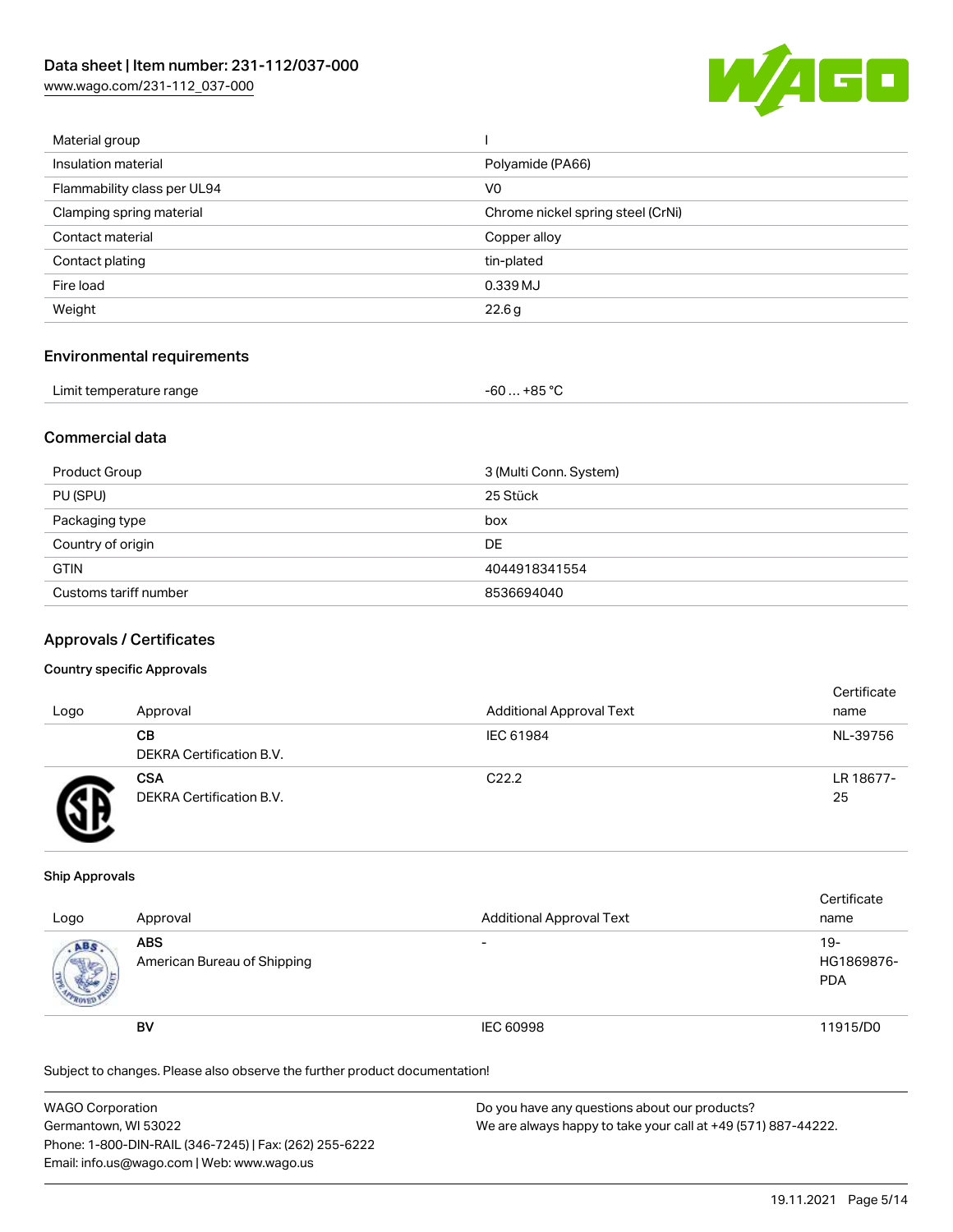

Bureau Veritas S.A. BV



| 兩<br><b>BUREAU</b><br>VERITAS |                                        |                                 |             |
|-------------------------------|----------------------------------------|---------------------------------|-------------|
|                               | <b>DNV GL</b>                          | $\overline{\phantom{a}}$        | TAE000016Z  |
|                               | Det Norske Veritas, Germanischer Lloyd |                                 |             |
| <b>UL-Approvals</b>           |                                        |                                 |             |
|                               |                                        |                                 | Certificate |
| Logo                          | Approval                               | <b>Additional Approval Text</b> | name        |
|                               | UL                                     | <b>UL 1059</b>                  | E45172      |
|                               | Underwriters Laboratories Inc.         |                                 |             |
|                               | <b>UR</b>                              | <b>UL 1977</b>                  | E45171      |
|                               | Underwriters Laboratories Inc.         |                                 |             |

# Counterpart

| ESOSSE                                                              | Item no.231-612<br>Male connector; 12-pole; Pin spacing 5 mm; gray                                              | www.wago.com/231-612         |
|---------------------------------------------------------------------|-----------------------------------------------------------------------------------------------------------------|------------------------------|
| <b>HELEN</b>                                                        | Item no.231-142/001-000<br>Male header; 12-pole; THT; 1.0 x 1.0 mm solder pin; straight; pin spacing 5 mm; gray | www.wago.com/231-142/001-000 |
|                                                                     | Item no.231-442/001-000<br>Male header; 12-pole; THT; 1.0 x 1.0 mm solder pin; angled; pin spacing 5 mm; gray   | www.wago.com/231-442/001-000 |
| <b>Optional accessories</b><br>Insulations stops<br>Insulation stop |                                                                                                                 |                              |
|                                                                     |                                                                                                                 |                              |



Item no.: 231-672 Item IIo... 231-072<br>Insulation stop; 0.75 - 1 mm²; dark gray [www.wago.com/231-672](http://www.wago.com/231-672)

Subject to changes. Please also observe the further product documentation!

WAGO Corporation Germantown, WI 53022 Phone: 1-800-DIN-RAIL (346-7245) | Fax: (262) 255-6222 Email: info.us@wago.com | Web: www.wago.us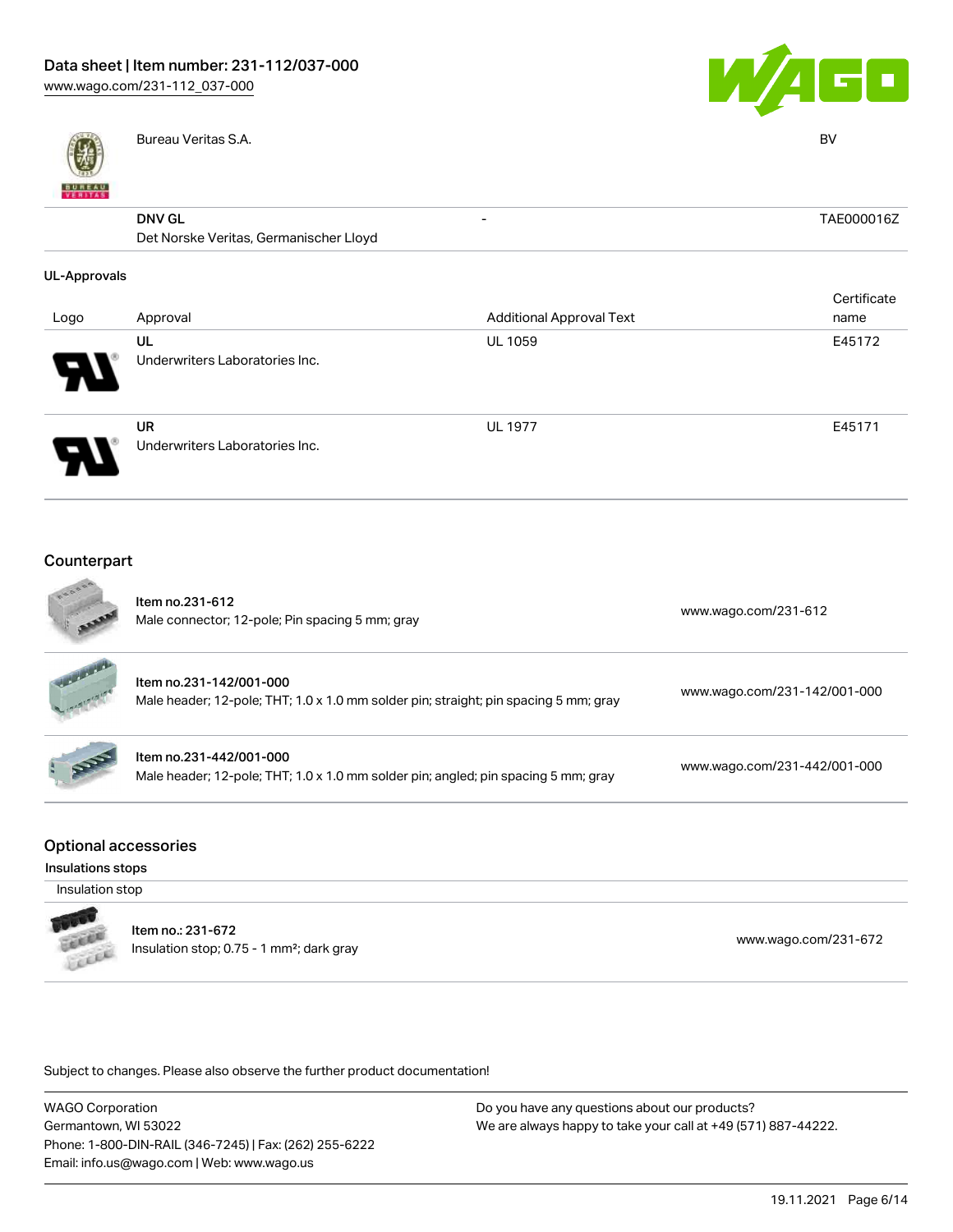Email: info.us@wago.com | Web: www.wago.us



[www.wago.com/231-670](http://www.wago.com/231-670)



 $\rightarrow$ 

Item no.: 231-670 Insulation stop; 0.08-0.2 mm² / 0.2 mm² "s"; white

| FEEL                                            | Item no.: 231-671<br>Insulation stop; 0.25 - 0.5 mm <sup>2</sup> ; light gray                                                                                                      |                                                                                                                | www.wago.com/231-671 |
|-------------------------------------------------|------------------------------------------------------------------------------------------------------------------------------------------------------------------------------------|----------------------------------------------------------------------------------------------------------------|----------------------|
| Ferrules                                        |                                                                                                                                                                                    |                                                                                                                |                      |
| Ferrule                                         |                                                                                                                                                                                    |                                                                                                                |                      |
|                                                 | Item no.: 216-101<br>Ferrule; Sleeve for 0.5 mm <sup>2</sup> / AWG 22; uninsulated; electro-tin plated; silver-colored                                                             |                                                                                                                | www.wago.com/216-101 |
|                                                 | Item no.: 216-104<br>Ferrule; Sleeve for 1.5 mm <sup>2</sup> / AWG 16; uninsulated; electro-tin plated; silver-colored                                                             |                                                                                                                | www.wago.com/216-104 |
|                                                 | Item no.: 216-106<br>Ferrule; Sleeve for 2.5 mm <sup>2</sup> / AWG 14; uninsulated; electro-tin plated; silver-colored                                                             |                                                                                                                | www.wago.com/216-106 |
|                                                 | Item no.: 216-102<br>Ferrule; Sleeve for 0.75 mm <sup>2</sup> / AWG 20; uninsulated; electro-tin plated; silver-colored                                                            |                                                                                                                | www.wago.com/216-102 |
|                                                 | Item no.: 216-103<br>Ferrule; Sleeve for 1 mm <sup>2</sup> / AWG 18; uninsulated; electro-tin plated                                                                               |                                                                                                                | www.wago.com/216-103 |
|                                                 | Item no.: 216-123<br>Ferrule; Sleeve for 1 mm <sup>2</sup> / AWG 18; uninsulated; electro-tin plated; silver-colored                                                               |                                                                                                                | www.wago.com/216-123 |
|                                                 | Item no.: 216-122<br>Ferrule; Sleeve for 0.75 mm <sup>2</sup> / AWG 20; uninsulated; electro-tin plated; silver-colored                                                            |                                                                                                                | www.wago.com/216-122 |
| I.                                              | Item no.: 216-124<br>Ferrule; Sleeve for 1.5 mm <sup>2</sup> / AWG 16; uninsulated; electro-tin plated                                                                             |                                                                                                                | www.wago.com/216-124 |
|                                                 | Item no.: 216-142<br>Ferrule; Sleeve for 0.75 mm <sup>2</sup> / 18 AWG; uninsulated; electro-tin plated; electrolytic copper; gastight<br>crimped; acc. to DIN 46228, Part 1/08.92 |                                                                                                                | www.wago.com/216-142 |
|                                                 | Item no.: 216-132<br>Ferrule; Sleeve for 0.34 mm <sup>2</sup> / AWG 24; uninsulated; electro-tin plated                                                                            |                                                                                                                | www.wago.com/216-132 |
|                                                 | Item no.: 216-121<br>Ferrule; Sleeve for 0.5 mm <sup>2</sup> / AWG 22; uninsulated; electro-tin plated; silver-colored                                                             |                                                                                                                | www.wago.com/216-121 |
|                                                 | Item no.: 216-143<br>Ferrule; Sleeve for 1 mm <sup>2</sup> / AWG 18; uninsulated; electro-tin plated; electrolytic copper; gastight<br>crimped; acc. to DIN 46228, Part 1/08.92    |                                                                                                                | www.wago.com/216-143 |
|                                                 | Item no.: 216-131<br>Ferrule; Sleeve for 0.25 mm <sup>2</sup> / AWG 24; uninsulated; electro-tin plated; silver-colored                                                            |                                                                                                                | www.wago.com/216-131 |
|                                                 | Item no.: 216-141<br>Ferrule; Sleeve for 0.5 mm <sup>2</sup> / 20 AWG; uninsulated; electro-tin plated; electrolytic copper; gastight                                              |                                                                                                                | www.wago.com/216-141 |
|                                                 | Subject to changes. Please also observe the further product documentation!                                                                                                         |                                                                                                                |                      |
| <b>WAGO Corporation</b><br>Germantown, WI 53022 | Phone: 1-800-DIN-RAIL (346-7245)   Fax: (262) 255-6222                                                                                                                             | Do you have any questions about our products?<br>We are always happy to take your call at +49 (571) 887-44222. |                      |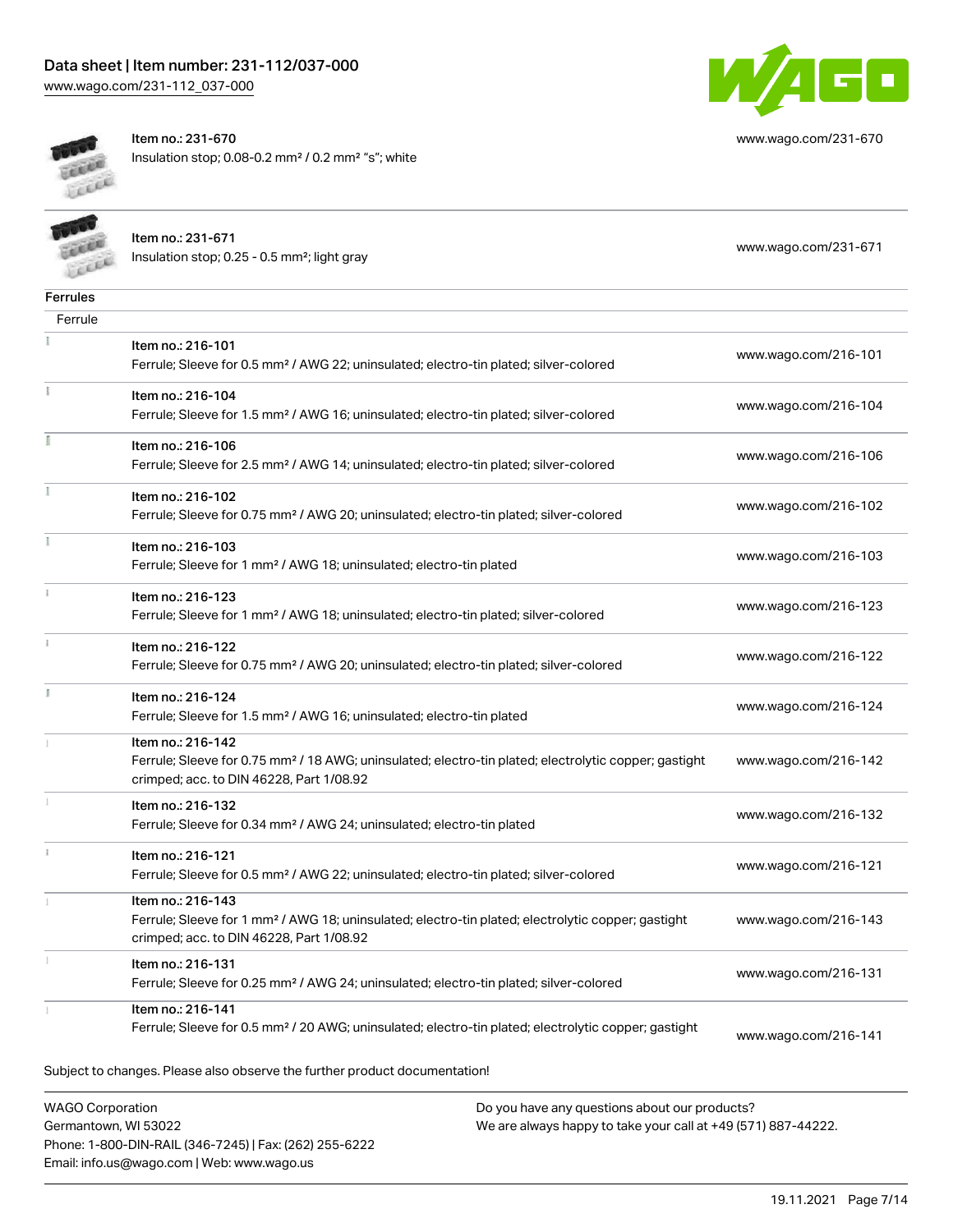# Data sheet | Item number: 231-112/037-000

Phone: 1-800-DIN-RAIL (346-7245) | Fax: (262) 255-6222

Email: info.us@wago.com | Web: www.wago.us

[www.wago.com/231-112\\_037-000](http://www.wago.com/231-112_037-000)



crimped; acc. to DIN 46228, Part 1/08.92

| Item no.: 216-152<br>Ferrule; Sleeve for 0.34 mm <sup>2</sup> / AWG 24; uninsulated; electro-tin plated                                                                                                 |                                                                                                                | www.wago.com/216-152 |
|---------------------------------------------------------------------------------------------------------------------------------------------------------------------------------------------------------|----------------------------------------------------------------------------------------------------------------|----------------------|
| Item no.: 216-203<br>Ferrule; Sleeve for 1 mm <sup>2</sup> / AWG 18; insulated; electro-tin plated; red                                                                                                 |                                                                                                                | www.wago.com/216-203 |
| Item no.: 216-202<br>Ferrule; Sleeve for 0.75 mm <sup>2</sup> / 18 AWG; insulated; electro-tin plated; gray                                                                                             |                                                                                                                | www.wago.com/216-202 |
| Item no.: 216-151<br>Ferrule; Sleeve for 0.25 mm <sup>2</sup> / AWG 24; uninsulated; electro-tin plated                                                                                                 |                                                                                                                | www.wago.com/216-151 |
| Item no.: 216-204<br>Ferrule; Sleeve for 1.5 mm <sup>2</sup> / AWG 16; insulated; electro-tin plated; black                                                                                             |                                                                                                                | www.wago.com/216-204 |
| Item no.: 216-144<br>Ferrule; Sleeve for 1.5 mm <sup>2</sup> / AWG 16; uninsulated; electro-tin plated; electrolytic copper; gastight<br>crimped; acc. to DIN 46228, Part 1/08.92; silver-colored       |                                                                                                                | www.wago.com/216-144 |
| Item no.: 216-201<br>Ferrule; Sleeve for 0.5 mm <sup>2</sup> / 20 AWG; insulated; electro-tin plated; white                                                                                             |                                                                                                                | www.wago.com/216-201 |
| Item no.: 216-223<br>Ferrule; Sleeve for 1 mm <sup>2</sup> / AWG 18; insulated; electro-tin plated; red                                                                                                 |                                                                                                                | www.wago.com/216-223 |
| Item no.: 216-241<br>Ferrule; Sleeve for 0.5 mm <sup>2</sup> / 20 AWG; insulated; electro-tin plated; electrolytic copper; gastight<br>crimped; acc. to DIN 46228, Part 4/09.90; white                  |                                                                                                                | www.wago.com/216-241 |
| Item no.: 216-242<br>Ferrule; Sleeve for 0.75 mm <sup>2</sup> / 18 AWG; insulated; electro-tin plated; electrolytic copper; gastight<br>crimped; acc. to DIN 46228, Part 4/09.90; gray                  |                                                                                                                | www.wago.com/216-242 |
| Item no.: 216-222<br>Ferrule; Sleeve for 0.75 mm <sup>2</sup> / 18 AWG; insulated; electro-tin plated; gray                                                                                             |                                                                                                                | www.wago.com/216-222 |
| Item no.: 216-221<br>Ferrule; Sleeve for 0.5 mm <sup>2</sup> / 20 AWG; insulated; electro-tin plated; white                                                                                             |                                                                                                                | www.wago.com/216-221 |
| Item no.: 216-224<br>Ferrule; Sleeve for 1.5 mm <sup>2</sup> / AWG 16; insulated; electro-tin plated; black                                                                                             |                                                                                                                | www.wago.com/216-224 |
| Item no.: 216-243<br>Ferrule; Sleeve for 1 mm <sup>2</sup> / AWG 18; insulated; electro-tin plated; electrolytic copper; gastight crimped; www.wago.com/216-243<br>acc. to DIN 46228, Part 4/09.90; red |                                                                                                                |                      |
| Item no.: 216-244<br>Ferrule; Sleeve for 1.5 mm <sup>2</sup> / AWG 16; insulated; electro-tin plated; electrolytic copper; gastight<br>crimped; acc. to DIN 46228, Part 4/09.90; black                  |                                                                                                                | www.wago.com/216-244 |
| Item no.: 216-263<br>Ferrule; Sleeve for 1 mm <sup>2</sup> / AWG 18; insulated; electro-tin plated; electrolytic copper; gastight crimped; www.wago.com/216-263<br>acc. to DIN 46228, Part 4/09.90; red |                                                                                                                |                      |
| Item no.: 216-264<br>Ferrule; Sleeve for 1.5 mm <sup>2</sup> / AWG 16; insulated; electro-tin plated; electrolytic copper; gastight                                                                     |                                                                                                                | www.wago.com/216-264 |
| Subject to changes. Please also observe the further product documentation!                                                                                                                              |                                                                                                                |                      |
| <b>WAGO Corporation</b><br>Germantown, WI 53022                                                                                                                                                         | Do you have any questions about our products?<br>We are always happy to take your call at +49 (571) 887-44222. |                      |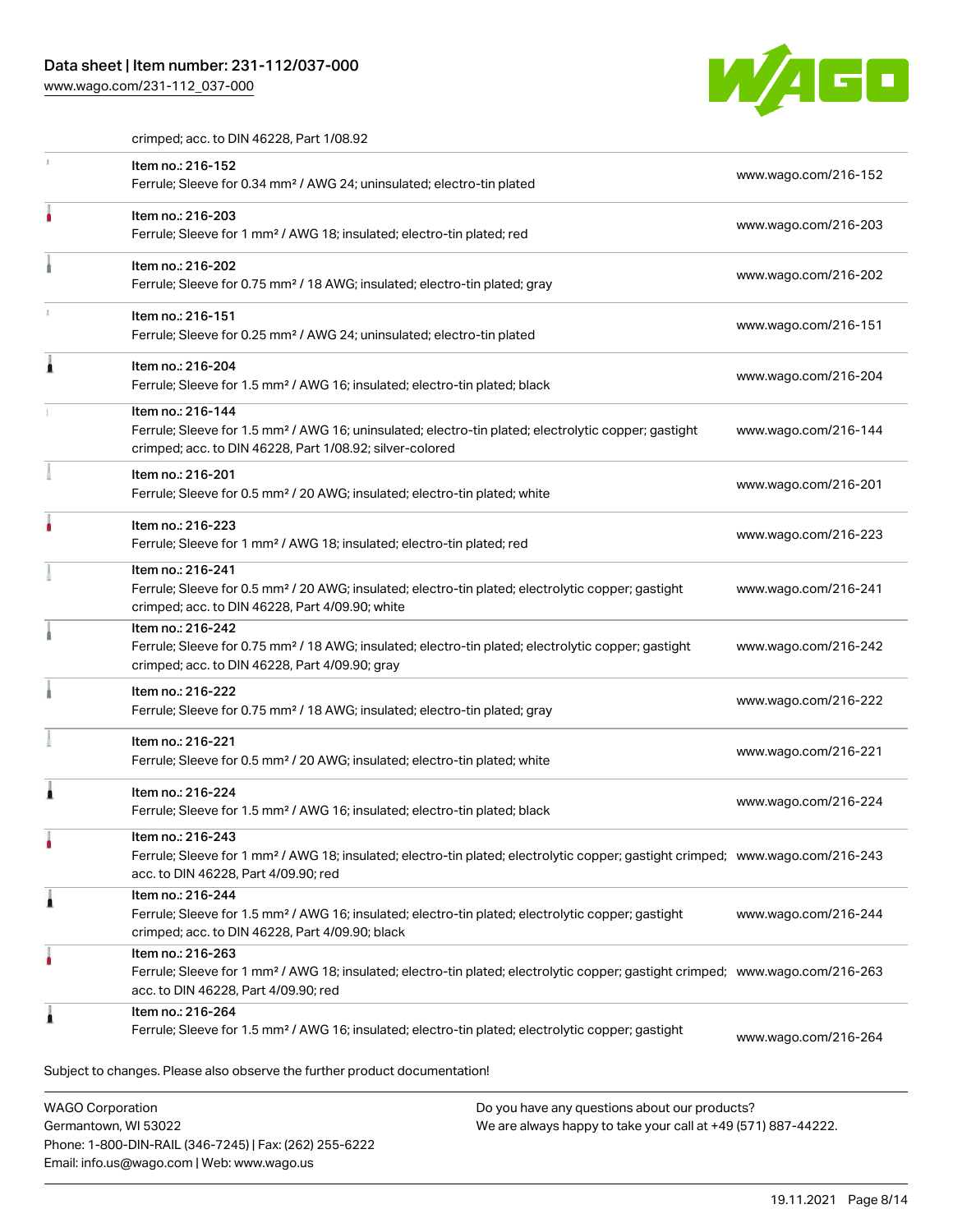[www.wago.com/231-112\\_037-000](http://www.wago.com/231-112_037-000)



crimped; acc. to DIN 46228, Part 4/09.90; black

|                     | Item no.: 216-284<br>Ferrule; Sleeve for 1.5 mm <sup>2</sup> / AWG 16; insulated; electro-tin plated; electrolytic copper; gastight<br>crimped; acc. to DIN 46228, Part 4/09.90; black          | www.wago.com/216-284             |
|---------------------|-------------------------------------------------------------------------------------------------------------------------------------------------------------------------------------------------|----------------------------------|
|                     | Item no.: 216-262<br>Ferrule; Sleeve for 0.75 mm <sup>2</sup> / 18 AWG; insulated; electro-tin plated; electrolytic copper; gastight<br>crimped; acc. to DIN 46228, Part 4/09.90; gray          | www.wago.com/216-262             |
|                     | Item no.: 216-301<br>Ferrule; Sleeve for 0.25 mm <sup>2</sup> / AWG 24; insulated; electro-tin plated; yellow                                                                                   | www.wago.com/216-301             |
|                     | Item no.: 216-321<br>Ferrule; Sleeve for 0.25 mm <sup>2</sup> / AWG 24; insulated; electro-tin plated; yellow                                                                                   | www.wago.com/216-321             |
|                     | Item no.: 216-322<br>Ferrule; Sleeve for 0.34 mm <sup>2</sup> / 22 AWG; insulated; electro-tin plated; green                                                                                    | www.wago.com/216-322             |
| ł                   | Item no.: 216-302<br>Ferrule; Sleeve for 0.34 mm <sup>2</sup> / 22 AWG; insulated; electro-tin plated; green                                                                                    | www.wago.com/216-302             |
| Cover               |                                                                                                                                                                                                 |                                  |
| Cover               |                                                                                                                                                                                                 |                                  |
|                     | Item no.: 231-668<br>Lockout caps; for covering unused clamping units; gray                                                                                                                     | www.wago.com/231-668             |
| Marking accessories |                                                                                                                                                                                                 |                                  |
| Marking strip       |                                                                                                                                                                                                 |                                  |
|                     | Item no.: 210-331/500-103<br>Marking strips; as a DIN A4 sheet; MARKED; 1-12 (300x); Height of marker strip: 2.3 mm/0.091 in; Strip<br>length 182 mm; Horizontal marking; Self-adhesive; white  | www.wago.com/210-331<br>/500-103 |
|                     | Item no.: 210-331/500-104<br>Marking strips; as a DIN A4 sheet; MARKED; 13-24 (300x); Height of marker strip: 2.3 mm/0.091 in; Strip<br>length 182 mm; Horizontal marking; Self-adhesive; white | www.wago.com/210-331<br>/500-104 |
|                     | Item no.: 210-332/500-202<br>Marking strips; as a DIN A4 sheet; MARKED; 1-16 (160x); Height of marker strip: 3 mm; Strip length 182<br>mm; Horizontal marking; Self-adhesive; white             | www.wago.com/210-332<br>/500-202 |
|                     |                                                                                                                                                                                                 |                                  |
|                     | Item no.: 210-332/500-206<br>Marking strips; as a DIN A4 sheet; MARKED; 33-48 (160x); Height of marker strip: 3 mm; Strip length<br>182 mm; Horizontal marking; Self-adhesive; white            | www.wago.com/210-332<br>/500-206 |
|                     | Item no.: 210-332/500-205<br>Marking strips; as a DIN A4 sheet; MARKED; 1-32 (80x); Height of marker strip: 3 mm; Strip length 182<br>mm; Horizontal marking; Self-adhesive; white              | www.wago.com/210-332<br>/500-205 |

Subject to changes. Please also observe the further product documentation!

WAGO Corporation Germantown, WI 53022 Phone: 1-800-DIN-RAIL (346-7245) | Fax: (262) 255-6222 Email: info.us@wago.com | Web: www.wago.us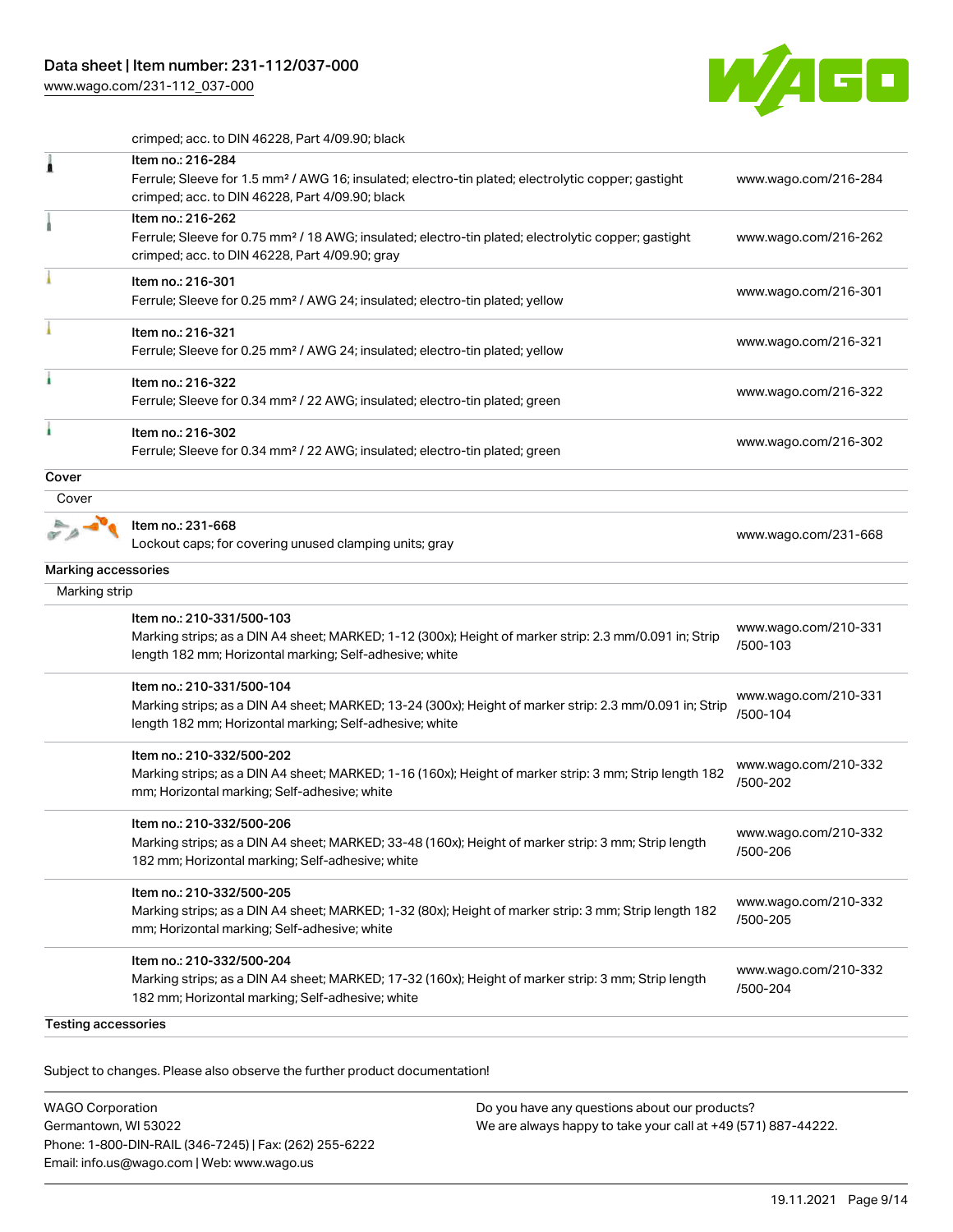[www.wago.com/231-112\\_037-000](http://www.wago.com/231-112_037-000)





|                       | Item no.: 210-136<br>Test plug; 2 mm Ø; with 500 mm cable                                                                  | www.wago.com/210-136 |
|-----------------------|----------------------------------------------------------------------------------------------------------------------------|----------------------|
|                       | Item no.: 231-661<br>Test plugs for female connectors; for 5 mm and 5.08 mm pin spacing; 2,50 mm <sup>2</sup> ; light gray | www.wago.com/231-661 |
| Strain relief         |                                                                                                                            |                      |
| Strain relief housing |                                                                                                                            |                      |
|                       | Item no.: 232-612<br>Strain relief housing; gray                                                                           | www.wago.com/232-612 |
| Tools                 |                                                                                                                            |                      |
| Operating tool        |                                                                                                                            |                      |
|                       | Item no.: 209-130<br>Operating tool; suitable for 264, 280 and 281 Series; 1-way; of insulating material; white            | www.wago.com/209-130 |
|                       | Item no.: 209-132<br>Operating tool; for connecting comb-style jumper bar; 2-way; of insulating material                   | www.wago.com/209-132 |
|                       | Item no.: 231-159<br>Operating tool; natural                                                                               | www.wago.com/231-159 |
|                       | Item no.: 231-231<br>Combination operating tool; red                                                                       | www.wago.com/231-231 |
|                       | Item no.: 231-131<br>Operating tool; made of insulating material; 1-way; loose; white                                      | www.wago.com/231-131 |
|                       | Item no.: 231-291<br>Operating tool; made of insulating material; 1-way; loose; red                                        | www.wago.com/231-291 |
|                       | Item no.: 280-432<br>Operating tool; made of insulating material; 2-way; white                                             | www.wago.com/280-432 |
|                       | Item no.: 280-434<br>Operating tool; made of insulating material; 4-way                                                    | www.wago.com/280-434 |
|                       | Item no.: 280-437<br>Operating tool; made of insulating material; 7-way                                                    | www.wago.com/280-437 |
|                       | Item no.: 280-440<br>Operating tool; made of insulating material; 10-way                                                   | www.wago.com/280-440 |
|                       | Item no.: 280-435<br>Operating tool; made of insulating material; 5-way; gray                                              | www.wago.com/280-435 |

Subject to changes. Please also observe the further product documentation!

WAGO Corporation Germantown, WI 53022 Phone: 1-800-DIN-RAIL (346-7245) | Fax: (262) 255-6222 Email: info.us@wago.com | Web: www.wago.us Do you have any questions about our products? We are always happy to take your call at +49 (571) 887-44222.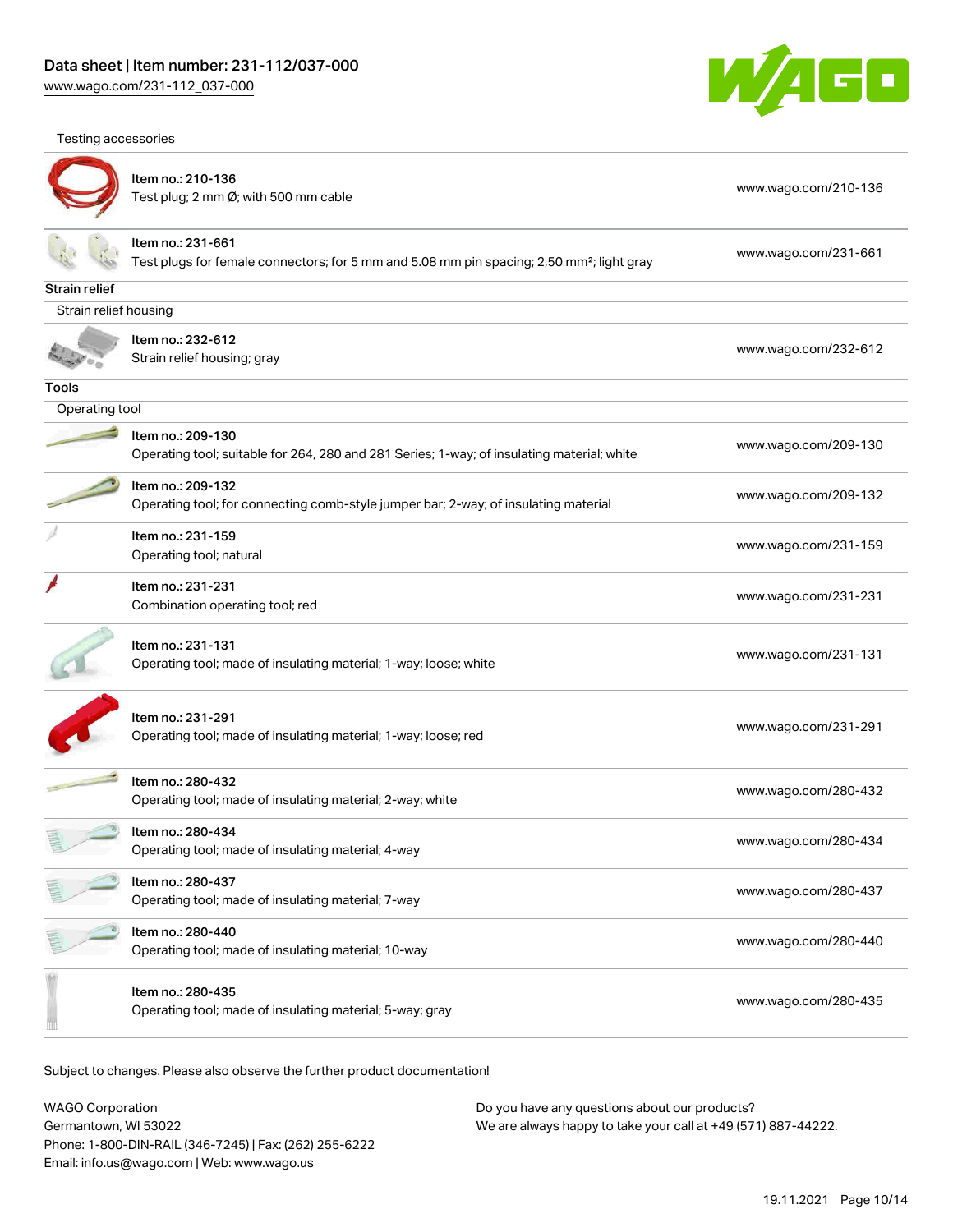# Data sheet | Item number: 231-112/037-000

[www.wago.com/231-112\\_037-000](http://www.wago.com/231-112_037-000)



|         | Item no.: 280-436                                    | www.wago.com/280-436 |
|---------|------------------------------------------------------|----------------------|
|         | Operating tool; made of insulating material; 6-way   |                      |
|         | Item no.: 280-438                                    |                      |
|         | Operating tool; made of insulating material; 8-way   | www.wago.com/280-438 |
|         | Item no.: 280-433                                    |                      |
|         | Operating tool; made of insulating material; 3-way   | www.wago.com/280-433 |
| Jumpers |                                                      |                      |
| Jumper  |                                                      |                      |
|         | Item no.: 231-905                                    | www.wago.com/231-905 |
|         | Jumper; for conductor entry; 5-way; insulated; gray  |                      |
|         | Item no.: 231-903                                    | www.wago.com/231-903 |
|         | Jumper; for conductor entry; 3-way; insulated; gray  |                      |
|         | Item no.: 231-907                                    |                      |
|         | Jumper; for conductor entry; 7-way; insulated; gray  | www.wago.com/231-907 |
|         | Item no.: 231-910                                    |                      |
|         | Jumper; for conductor entry; 10-way; insulated; gray | www.wago.com/231-910 |
|         | Item no.: 231-902                                    |                      |
|         | Jumper; for conductor entry; 2-way; insulated; gray  | www.wago.com/231-902 |
|         |                                                      |                      |

### Downloads Documentation

Additional Information

| Technical explanations            | 2019 Apr 3 | pdf        | Download |
|-----------------------------------|------------|------------|----------|
|                                   |            | 2.0 MB     |          |
|                                   |            |            |          |
| <b>CAD files</b>                  |            |            |          |
| CAD data                          |            |            |          |
| 2D/3D Models 231-112/037-000      |            | <b>URL</b> | Download |
| <b>CAE</b> data                   |            |            |          |
| EPLAN Data Portal 231-112/037-000 |            | <b>URL</b> | Download |
| EPLAN Data Portal 231-112/037-000 |            | <b>URL</b> | Download |
| ZUKEN Portal 231-112/037-000      |            | <b>URL</b> | Download |
|                                   |            |            |          |

Subject to changes. Please also observe the further product documentation!

WAGO Corporation Germantown, WI 53022 Phone: 1-800-DIN-RAIL (346-7245) | Fax: (262) 255-6222 Email: info.us@wago.com | Web: www.wago.us Do you have any questions about our products? We are always happy to take your call at +49 (571) 887-44222.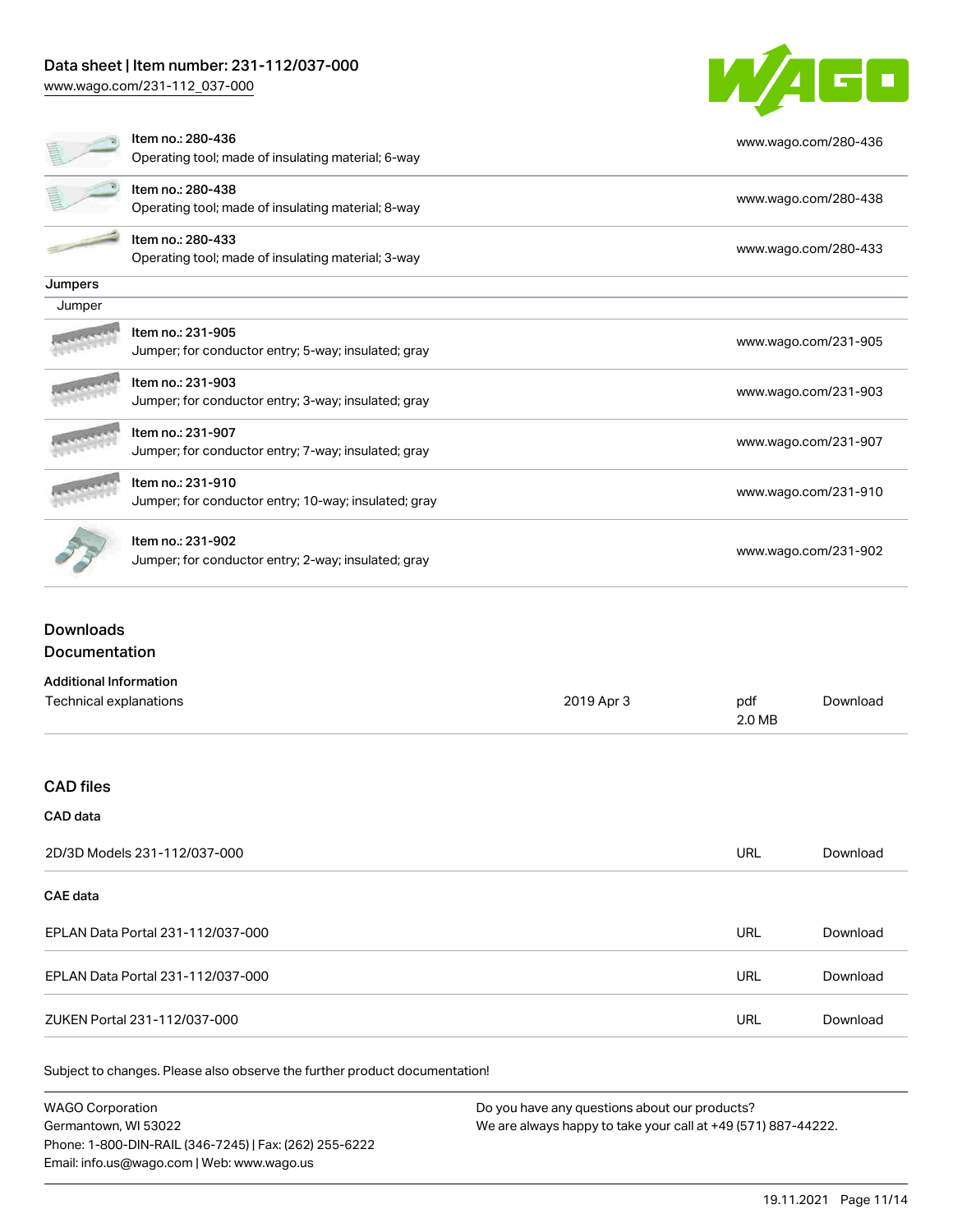

#### Environmental Product Compliance

Compliance Search

Environmental Product Compliance 231-112/037-000 1-conductor female connector; CAGE CLAMP®; 2.5 mm²; Pin spacing 5 mm; 12-pole; Lateral locking levers; 2,50 mm²; gray

URL [Download](https://www.wago.com/global/d/ComplianceLinkMediaContainer_231-112_037-000)

#### Installation Notes



Inserting a conductor via 3.5 mm screwdriver – CAGE CLAMP® actuation parallel to conductor entry.



Inserting a conductor via 3.5 mm screwdriver – CAGE CLAMP® actuation perpendicular to conductor entry.



Inserting a conductor into CAGE CLAMP® unit via operating lever (231-291).



Inserting a conductor via operating tool.

Subject to changes. Please also observe the further product documentation!

WAGO Corporation Germantown, WI 53022 Phone: 1-800-DIN-RAIL (346-7245) | Fax: (262) 255-6222 Email: info.us@wago.com | Web: www.wago.us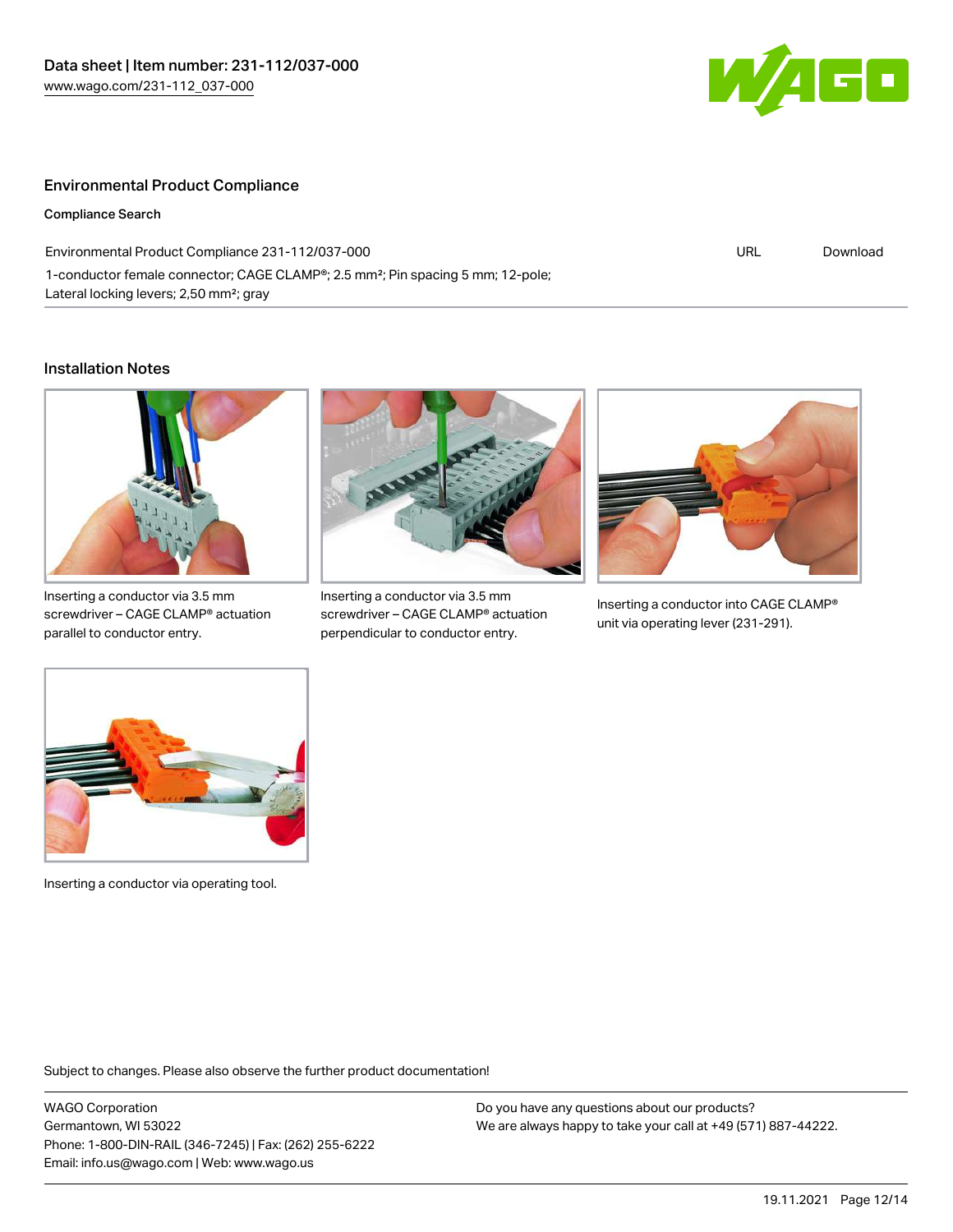



Coding a female connector by removing coding finger(s).



Testing – female connector with CAGE CLAMP®

Integrated test ports for testing perpendicular to conductor entry via 2 or 2.3 mm Ø test plug

#### Installation



Male connector with strain relief plate



Strain relief housing shown with a male connector equipped with CAGE CLAMP®

Subject to changes. Please also observe the further product documentation!

WAGO Corporation Germantown, WI 53022 Phone: 1-800-DIN-RAIL (346-7245) | Fax: (262) 255-6222 Email: info.us@wago.com | Web: www.wago.us